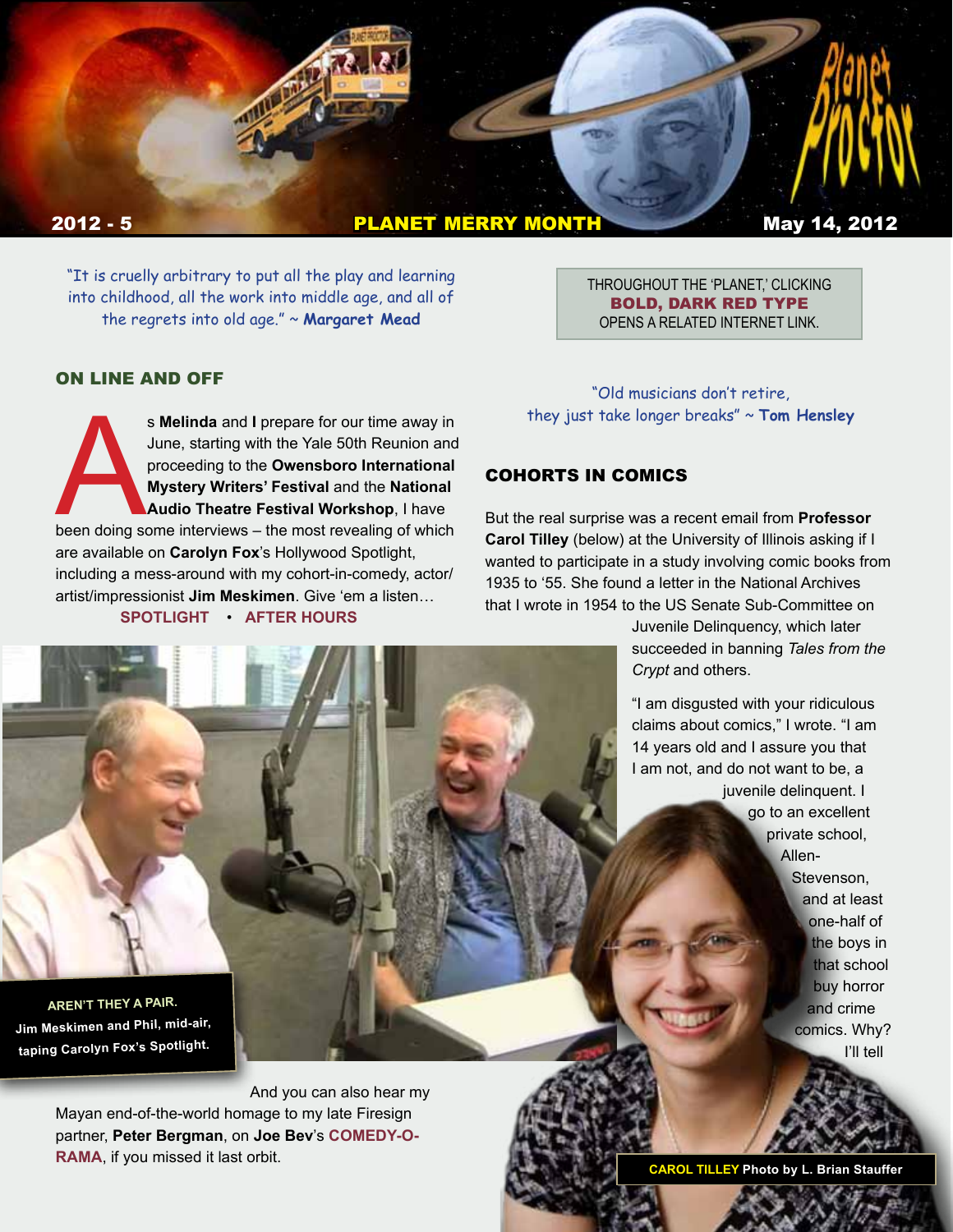you. We don't buy these mags because we have a thirst for blood, we buy them for the stories, the snap endings, the artwork, and because they deal with the unknown..."

Professor Tilley is interested in connecting with other adults who were comic fans during this era and wants to learn more about the motivations and recollections of other readers who advocated for comics. If any of my Planeteers feel qualified, **[CONTACT HER](mailto:ctilley%40illinois.edu?subject=PLANETEER%20COMICS%20FAN)** to set up a time – at your convenience and her expense – for a fun call.

"The more you know, the less the better." ~ **Eric Idle**

# GIVE IT A SHOT

**SHIP TO SHORE. Ed and Nancy: shooting for par.**

Ed and Nancy met on a Singles Cruise and they fell in love, not overboard. And when they discovered that they lived in the same city, Ed set up a date as soon as they reached dry land, and soon he'd taken Nancy to dance clubs, restaurants, concerts, movies and museums. Every date seemed better

> than the last, and they began to believe that they were soul mates.

> > On the one-month anniversary of their first dinner together on the cruise ship, Ed took Nancy to the best restaurant in town and with cocktails in hand, he said, "I guess you know by now that I'm crazy in love with you, but before I take a little box out of my pocket and ask you a life-changing question, I have to reveal something to you. I'm a total golf nut. I eat, sleep, and breathe golf, so if that's going to be a problem for us, you'd better say so now." Nancy took a deep

breath and a slug of her Sidecar and said, "Ed, that certainly will NOT be a problem.

I love you as you are, and I love golf, too. But since we're being totally honest with each other, you need to know that for the last five years – I've been a hooker."

Ed put down his martini and said, "I bet that's because you're not keeping your wrists straight when you hit the ball."

"He was such a narcissist that he wanted to be the bride at every wedding and the dearly departed at every funeral." ~ **Edmund White**

### GIVE IT YOUR BEST SHOT

What is the smallest caliber you can trust to protect yourself? My personal favorite defense gun has always been the Beretta Jetfire 22 short. I've carried it for years, especially while hiking, and of course the first rule in hiking is to use "the buddy system" which means you NEVER hike alone, but bring a friend or family member so that if something happens, one of you can get help the other.

For example, I keenly remember one time on the trail with my girlfriend when suddenly, out of nowhere came a huge, enraged black bear! We must have been near one of her cubs, and if I had not been packing my handy Jetfire, I would not be here today to tell this tale. Just one shot to my girlfriend's kneecap was all it took. The bear got her, and I was able to escape by just walking away.

That's one of the best pistols in my collection.

Winston Churchill, Mussolini, and Pope John Paul II all wrote movie scripts. ~ **Phil's Phunny Phacts**

## UNINTELLIGENT DESIGN

A little boy got on the bus, sat next to a man reading a book, and noticed he had his collar on backwards and asked why. The man, who was a priest, said, "I am a Father."

The little boy replied, "My father doesn't wear his collar like that." The priest looked up from his book and answered, ''I am the Father of many."

The boy said, ''My Dad has four boys, four girls and two grandchildren, and he doesn't wear his collar that way."

The priest, getting impatient, said. "I am the Father of hundreds," and went back to reading his book.

The little boy sat quietly thinking for a while, then leaned over and said, "Maybe you should wear a condom, and, instead of your collar, put your pants on backwards."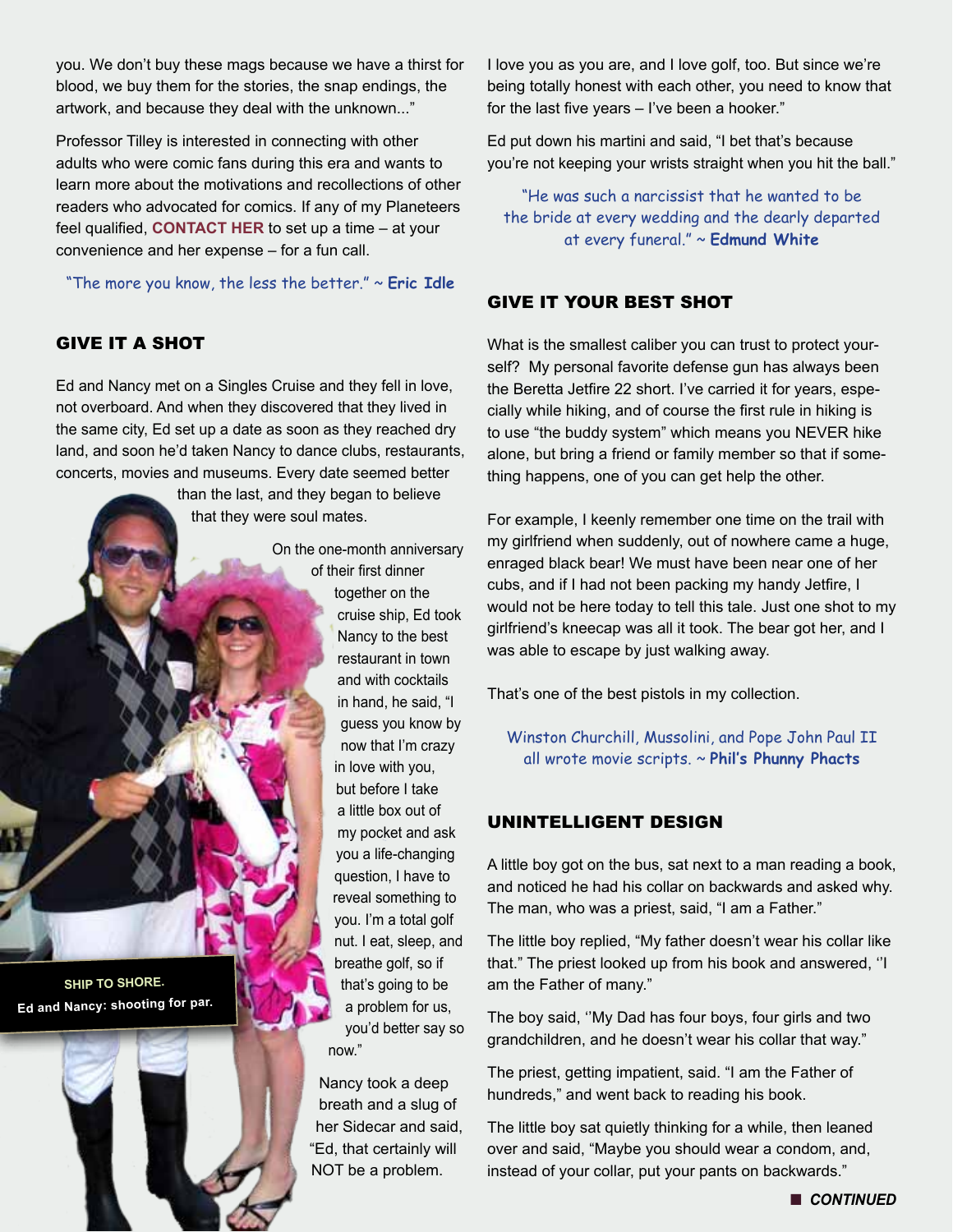"Condoms don't guarantee safe sex anymore. A friend of mine was wearing one when he was shot by the woman's husband." ~ **Phil's Phunny Phacts**

## GOING DOWN

Days after Secret Service agents shortchanged a group of prostitutes in Colombia, the international trade group representing hookers downgraded the United States' credit rating from AAA to B.

The strong rebuke from the **International Alliance of Professional Escorts** came after a Secret Service agent reportedly paid one of its members \$30 for an \$800 service, or only 4% of the stated price. The statement from the International Alliance of Professional Escorts said that in downgrading the United States' credit rating it was sending a clear message that its "members should be aware that doing business with the government of the United States carries with it a significant risk."

"We are urging our members to avoid conducting transactions with the United States and to focus on more reliable customers, like the **International Monetary Fund**," the statement added.

Just hours after the announcement from the escorts' group, the U.S. Congress passed the following resolution blasting the Secret Service for its actions: "We strongly denounce the Secret Service for consorting with prostitutes, which has traditionally been Congress's role."

But it was not all bad news for the Secret Service, which has since reported a 5000% jump in enlistment. The agency said that enlistment offices across the country have been packed with prospective agents, including former president **Bill Clinton**. (**[THE BOROWITZ REPORT](http://borowitzreport.us1.list-manage2.com/track/click?u=49de3335c30245ecd0fa291aa&id=887acd72bf&e=iddzEpxMaO)**)



"Hoo-ah" is a military acronym that stands for "heard, understood, acknowledged." ~ **Phil's Phunny Phacts**

#### WORK IT

Although a recent front-page article in the *LA Times,*  featuring comments from the talented **Tom Kane** and **Keri Tombazian**, decried (once again) the loss of voice-over jobs to celebrity "stunt-casting," I have still booked a few jobs recently, including fun parts in the upcoming re-invention of Disneyland's **California Experience** and the voices of **Georges Seurat** and **Samuel Morse** for this year's Pageant of the Masters' lavish, living tableaux show in Laguna.

According to the show's prolific writer, **Dan Duling**, "Morse was interested in both art and science, until one day, a messenger on horseback caught up with him and told him

that his wife was ill. Hurrying home, he discovered that, in fact, his wife had already died and been buried!

"Right then and there, his focus shifted from art to science and a search for a faster form of communication. It wasn't long before he had refined the concept for electromagnetic telegraphy, and soon after, the dot-dash language of Morse code. Sadly, much of the rest of his life was spent in patent court defending his ownership of his invention. Sigh."



**PHILLING IN THE PICTURE. Proctor gives voice to Georges Seurat.**

"One day this country will be channeled for those nerves which are to diffuse, with the speed of thought, a knowledge of all that is occurring throughout the land, making this, in fact, one neighborhood." ~ **Samuel F.B. Morse**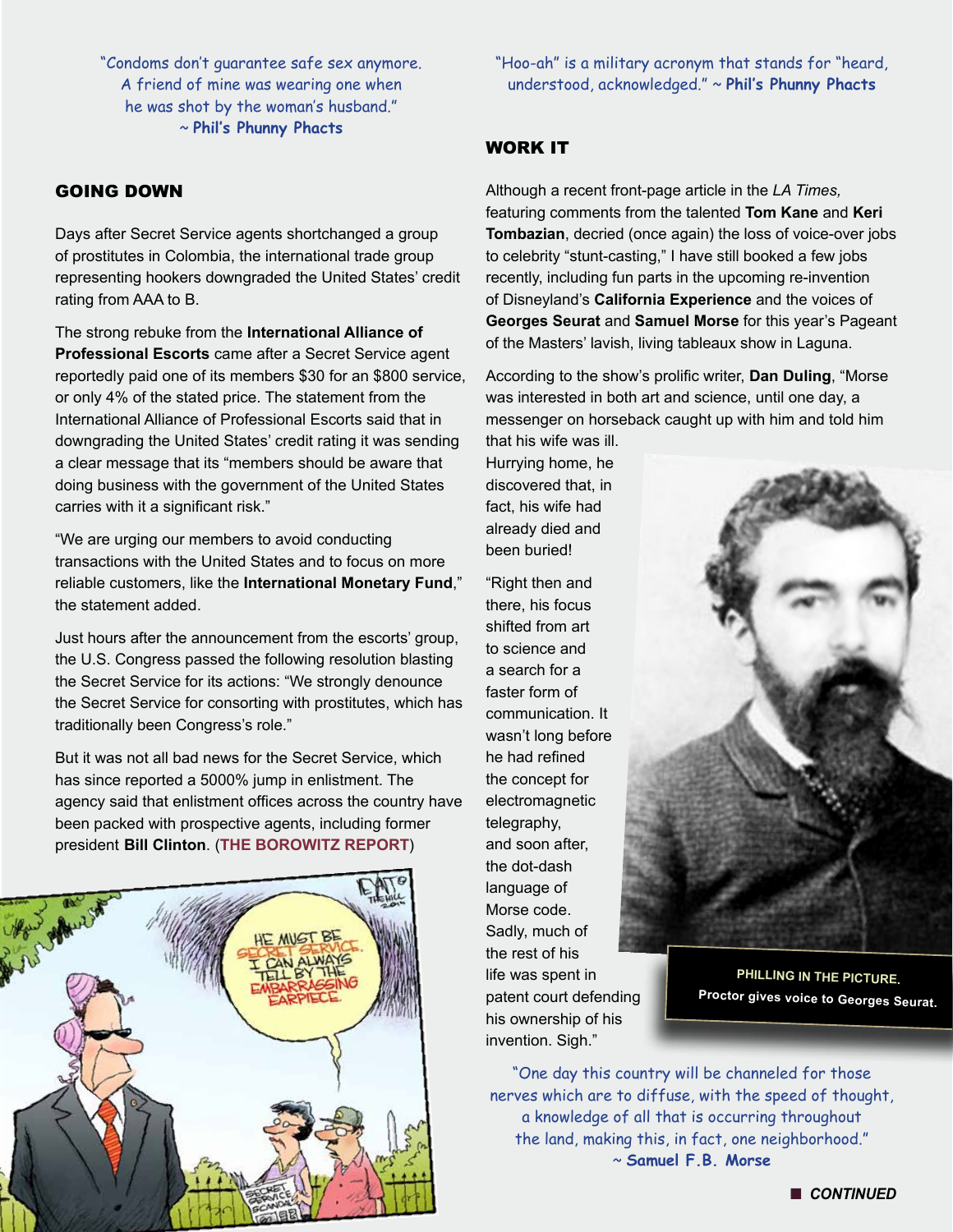#### NEWT WE HARDLY KNEWED YOU

"What a terrible disappointment that **Newt Gingrich** will not be our President," wrote **Oren Speigler** in the *LA Times* letter section.

"I had banked on \$2.50 a gallon gasoline…the colonization of the moon and federal judges being seized by marshalls and stripped of their positions when they rendered decisions that were unpopular with the President and his minions…

"How you shall be missed, Mr. Speaker, particularly by comedians."

"We used to hate homosexuals because they were wildly promiscuous; now that they want to settle down and get married, we hate them even more." ~ **Andrew M. Weiss**, LA Letters

#### THEY BLEW IT

Two old guys decide they're close to their last days and determine to have a last night on the town. After a few drinks, they end up

at the local brothel. The madam takes one look at the old geezers and whispers to her manager, "Go

up to the first two bedrooms and put an inflated doll in each bed. These two are so old and drunk, I'm not wasting two of my girls on them; they won't know the difference."

<u>ano</u>

The manager does as he is told and the two old men go upstairs and take care of their business. As they are walking home later, the first duffer says, 'You know, I think my girl was dead."

"Dead?'" says his friend, "Why do you say that?"

'"Well, she never moved or made a sound all the time I was screwin' her.'" To which his friend says, "Could be worse. I think mine was a witch."

"A witch? Why the hell would you say that?'

"Well, while I was making love to her, I gave her a little love bite on the neck. Then she farted and flew out the window.

"Took my teeth with her, too!"

They say that during sex you burn off as many calories as running 8 miles. My question is: Who the hell runs 8 miles in 45 seconds? ~ **Jim Reynolds**



In the beginning was the Plan.

And then came the Assumptions.

And the Assumptions were without form. And darkness was upon the face of the Workers. And they spoke among themselves, saying, "It is a crock of shit, and it stinketh."

And the workers went unto their Supervisors and said, "It is a pail of dung, and none may abide the odor thereof."

And the Supervisors went unto their Managers, saying, "It is a container of excrement, and it is very strong, such that none may abide by it."

And the Managers went unto their Directors, saying, "It is a

vessel of fertilizer, and none may abide its strength."

And the Directors spoke amongst themselves, saying one to another, "It contains that which aids plant growth, and it is very strong."

And the Directors then went onto the Vice Presidents, saying unto them, "It promotes growth and is very powerful."

And the Vice Presidents went unto the CEO saying unto him, "This new plan will actively promote the growth and vigor of the company; with powerful effects."

And the CEO looked upon the Plan, and saw that it was good.

And the Plan became Policy.

This is How Shit Happens.

**THE END OF THE TRAIL. With apologies to James Earle Fraser (and Steve Martin).**

> "To say that I'm enjoying a millionaire's lifestyle well, I can tell you, I guess a millionaire's income doesn't go very far these days."

~ AZ Democrat **Ed Pastor**, one of 250 members of Congress worth over a million dollars